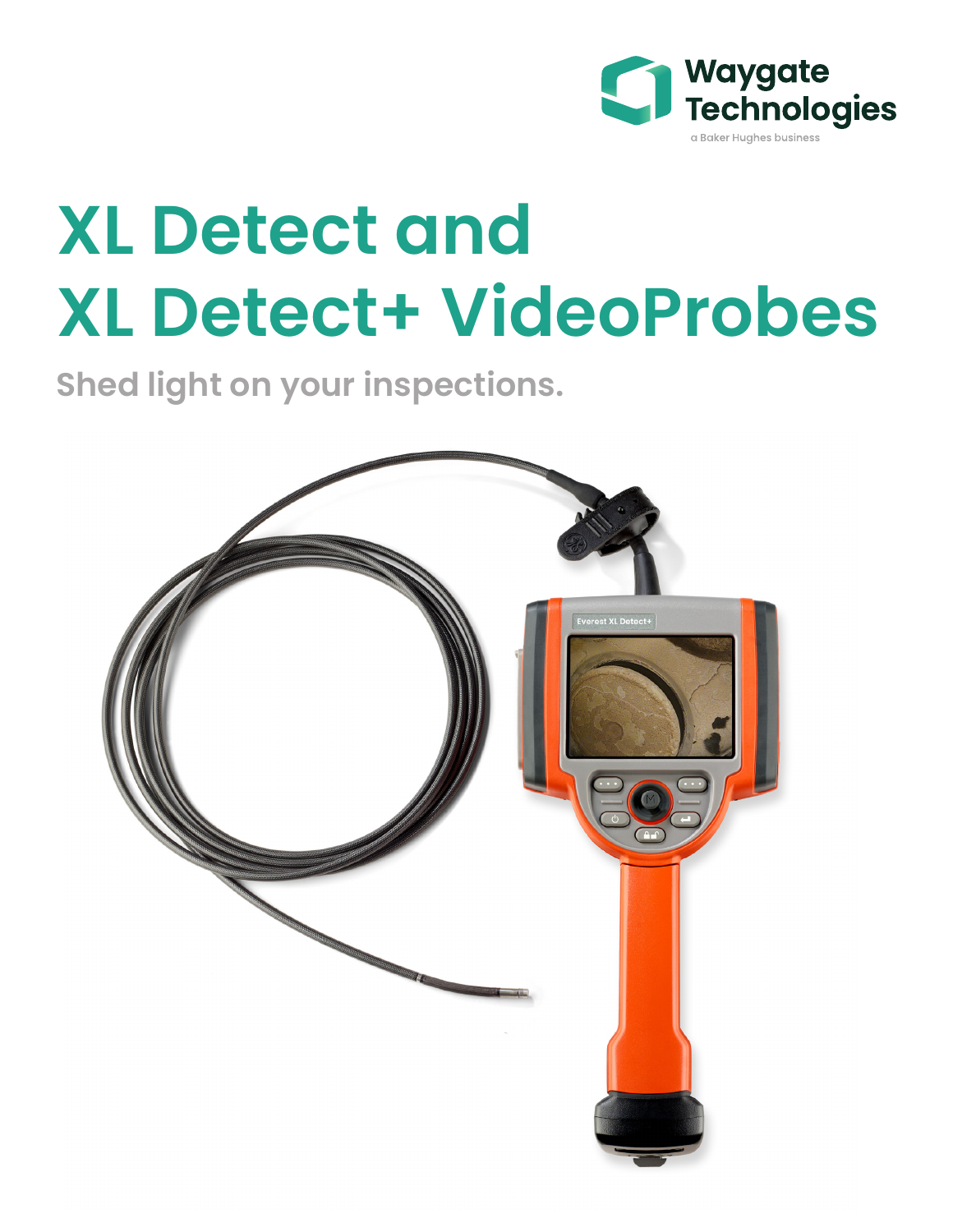**The XL Detect and XL Detect+ VideoProbes provide unmatched image quality and powerful light output to boost probability of detection (POD) and speed up workflow. Rugged durability lowers your maintenance costs and expert support from Waygate Technologies gives you peace of mind. All in a lightweight, portable, and easy-to-use device. Now featuring 16GB of memory and an upgraded 5" LCD screen on the XL Detect+.** 

#### **Get accurate results, fast.**

Complete efficient, precise inspections with unmatched image quality, plus a 5" LCD screen on the XL Detect+.

#### **Cut down on costs.**

Lower your maintenance spending with durability you can trust, even in the harshest inspection environments.

#### **Stay flexible.**

At just 4.3 lbs., the device is lightweight and portable, with a wheeled carry-on case for easy transport.

#### **Learn quickly.**

The intuitive interface includes Menu Directed Inspection (MDI) 2.0, an application to guide users through inspections and organize results for simpler reporting.

#### **Experience true peace of mind.**

Get readily available assistance from Waygate Technologies experts, wherever you are.

#### **Now with a 5" LCD screen for clear-cut inspections.**

The new XL Detect+ display is 85% larger and 3X brighter, with crystal clear image quality unmatched in the industry. Paired with advanced optics and powerful light output, that means sharper images right on your device. Because when you can see clearly, you improve POD, speed up your workflow, and deliver results with confidence.

#### **Believe it when you see it**

Reduce eyestrain with powerful light output and a 3x brighter display in the XL Detect +

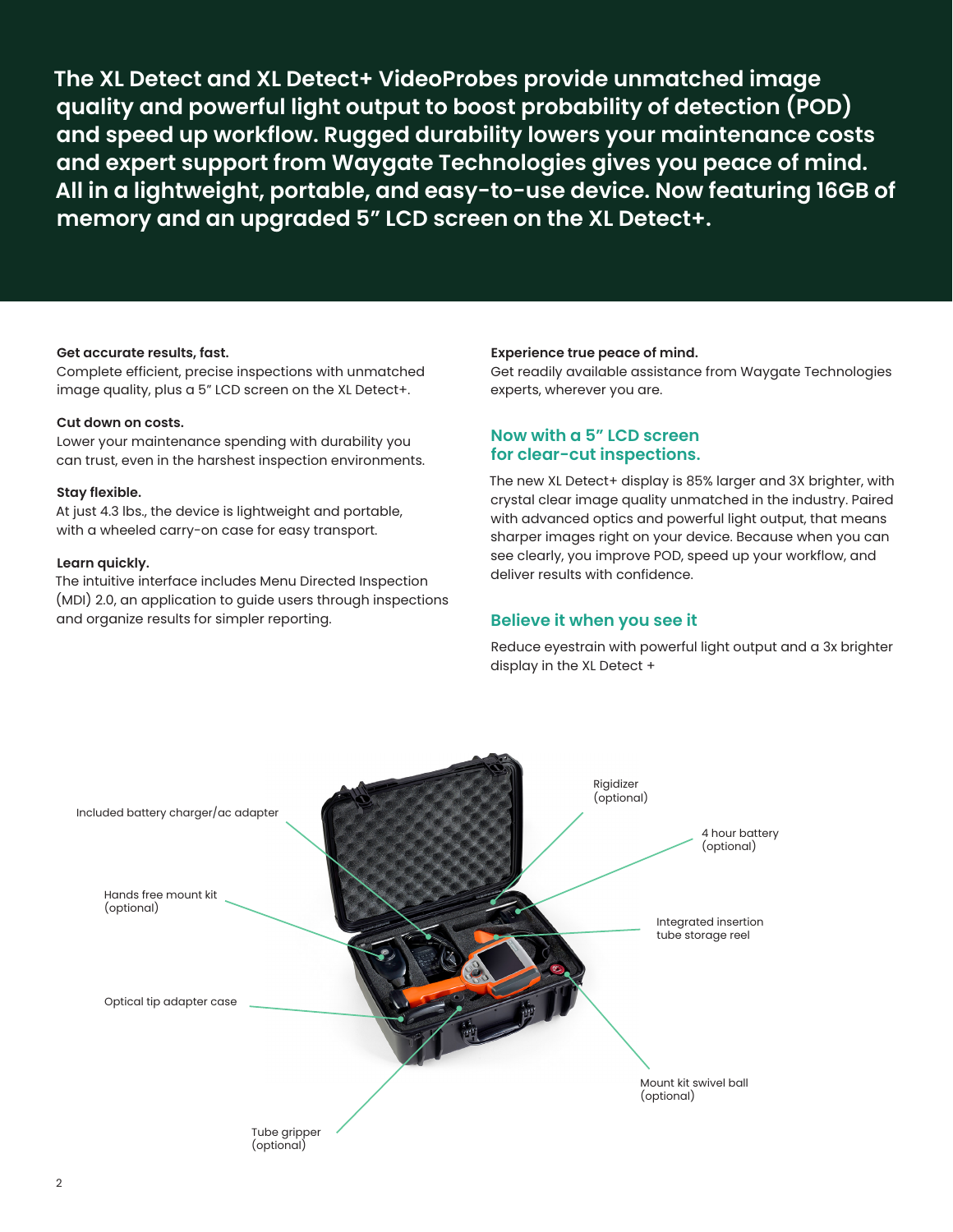# **Technical specifications**

# **Operating environment**

| Tip operating temp:       | -25°C to 100°C (-13°F to 212°F) Reduced<br>articulation below 0°C (32°F)        |  |  |  |  |  |
|---------------------------|---------------------------------------------------------------------------------|--|--|--|--|--|
| System operating temp:    | -20°C to 46°C (-4°F to 115°F) LCD requires<br>warm-up period below 0°C (32°F)   |  |  |  |  |  |
| Storage temperature:      | $-25^{\circ}$ C to 60 $^{\circ}$ C ( $-13^{\circ}$ F to 140 $^{\circ}$ F)       |  |  |  |  |  |
| <b>Relative humidity:</b> | 95% max, non-condensing                                                         |  |  |  |  |  |
| Waterproof:               | Insertion tube and tip to 14.7 psi (1 bar, 10.2)<br>m of H2 O, 33.5 ft of H2 O) |  |  |  |  |  |

# **System**

| <b>Wheeled case:</b>        | 54.9 x 34.6 x 23.6cm (21.61 x 13.62 x 9.29in)                                                                                                                                 |  |  |  |  |
|-----------------------------|-------------------------------------------------------------------------------------------------------------------------------------------------------------------------------|--|--|--|--|
| System weight:              | In case:<br>XL Detect: 6.50 kg (14.30 lb)<br>XL Detect+: 8.39 kg (18.5 lb)<br>Without case:<br>XL Detect: 1.73 kg (3.8 lb)<br>XL Detect+: 1.98 kg (4.37 lb)                   |  |  |  |  |
| Power (Lithium Ion battery) | 8.4 V, 38 Wh (2 hour) 8.4 V, 75 Wh (4 hour)                                                                                                                                   |  |  |  |  |
| Power supply:               | AC Input: 100-240 VAC, 50-60 Hz, 1.5 A Max<br>DC Output: 9.5 V, 6.0 A                                                                                                         |  |  |  |  |
| Construction:               | Polycarbonate housings with integrated<br>Versalon <sup>™</sup> (JP) bumpers                                                                                                  |  |  |  |  |
| Dimensions:                 | $9.53 \times 13.34 \times 34.29$ cm (3.75 x 5.25 x 13.50 in)                                                                                                                  |  |  |  |  |
| <b>LCD</b> monitor:         | XL Detect: Integrated transflective 9.40 cm<br>(3.70 in) active matrix VGA color LCD with<br>XpertBright, 640 x 480 resolution<br>XL Detect+: Integrated 12.7 cm (5.0) active |  |  |  |  |
|                             | matrix                                                                                                                                                                        |  |  |  |  |
|                             | VGA color LCD, Transmissive display.                                                                                                                                          |  |  |  |  |
| Joystick control:           | 360° All-Way tip articulation with<br>XpertSteer, bump gesture, menu access<br>and navigation                                                                                 |  |  |  |  |
| <b>Button set:</b>          | Access user functions, measurement and<br>digital functions                                                                                                                   |  |  |  |  |
| Audio:                      | Integrated 2.5 mm headset/microphone<br>jack                                                                                                                                  |  |  |  |  |
| Internal memory:            | XL Detect: 4 GB Flash memory                                                                                                                                                  |  |  |  |  |
|                             | XL Detect+: 16 GB Flash memory                                                                                                                                                |  |  |  |  |
| Data I/O ports:             | Two USB® 2.0 ports                                                                                                                                                            |  |  |  |  |
| Video port:                 | VGA Video Out                                                                                                                                                                 |  |  |  |  |
| <b>Brightness control:</b>  | Auto and Variable                                                                                                                                                             |  |  |  |  |
| <b>Illumination type:</b>   | White LED                                                                                                                                                                     |  |  |  |  |
| Long exposure:              | Via auto and manual mode                                                                                                                                                      |  |  |  |  |
| White balance:              | Factory default or user defined                                                                                                                                               |  |  |  |  |

# **Standards compliance and classifications**

| MIL-STD-810G                | Tested to United States Department of<br>Defense Environment Tests Sections 506.5,<br>507.5, 509.5, 510.5, 511.5, 514.6, 516.6, 521.3 |
|-----------------------------|---------------------------------------------------------------------------------------------------------------------------------------|
| MIL-STD-461F                | XL Detect: Tested to United States<br>Department of Defense Electromagnetic<br>Interference RS103 - ABOVE DECK                        |
| <b>Standards compliance</b> | Group 1, Class A: EN61326-1<br>UL, IEC, EN CSA-C22.2:61010-1<br>UN/DOT TI-T8                                                          |
| IP rating                   | XL Detect: Tested to IP55<br>XI Detect+: Tested to IP65                                                                               |

## **Camera**

## **4.0 mm (0.157 in) diameter probes**

| Image sensor:                                           | 1/10 inch Color SUPER HAD CCD camera |  |  |  |  |
|---------------------------------------------------------|--------------------------------------|--|--|--|--|
| Pixel count:                                            | 290,000 pixels                       |  |  |  |  |
| Housing:                                                | Titanium                             |  |  |  |  |
| 6.1 mm (0.242 in) and 8.4 mm (0.331 in) diameter probes |                                      |  |  |  |  |
| Image sensor:                                           | 1/6 inch Color SUPER HAD™ CCD camera |  |  |  |  |
| Pixel count:                                            | 440,000 pixels                       |  |  |  |  |
| Housing:                                                | Titanium                             |  |  |  |  |
|                                                         |                                      |  |  |  |  |

#### **Software**

| <b>Operating system:</b>     | Real-time multi-tasking operating system                                                                                                                                                                                                                                                                                   |  |  |  |
|------------------------------|----------------------------------------------------------------------------------------------------------------------------------------------------------------------------------------------------------------------------------------------------------------------------------------------------------------------------|--|--|--|
| User interface:              | Simple drop-down menu-driven operation<br>Menu navigation using articulation joystick                                                                                                                                                                                                                                      |  |  |  |
| File manager:                | Embedded file manager software<br>supporting: File & Folder creation, naming,<br>deleting Store to internal Flash (C:\) or USB<br>ThumbDrive Copy between USB and C:\                                                                                                                                                      |  |  |  |
| MDI software (optional):     | Provides user defined guided inspection<br>Creates DICONDE compatible inspection<br>files Creates MS Word® compatible<br>inspection reports                                                                                                                                                                                |  |  |  |
| Audio data:                  | PC compatible (.AAC) file format                                                                                                                                                                                                                                                                                           |  |  |  |
| Image control:               | Invert, Zoom (5X digital) Image Capture and<br>Recall                                                                                                                                                                                                                                                                      |  |  |  |
| Digital zoom:                | Continuous (5.0X)                                                                                                                                                                                                                                                                                                          |  |  |  |
| Image formats:               | Bitmap (.BMP), JPEG (.JPG)                                                                                                                                                                                                                                                                                                 |  |  |  |
| Video format:                | MPEG 4                                                                                                                                                                                                                                                                                                                     |  |  |  |
| <b>Text annotation:</b>      | Built-in full screen text overlay generator<br>Supports international language character<br>sets 100 text line capacity                                                                                                                                                                                                    |  |  |  |
| <b>Graphic annotation:</b>   | User placement of arrows                                                                                                                                                                                                                                                                                                   |  |  |  |
| <b>Articulation control:</b> | "Steer & Stay" articulation lock/fine<br>articulation Tip "Home" return to neutral<br>forward-tip orientation Userselectable<br>fine or coarse control XpertSteer<br>probe articulation offers quick steering<br>responsiveness for tight probe control -<br>bump steering enables slight adjustments<br>to probe position |  |  |  |
| <b>Software updates:</b>     | Field updateable via USB ThumbDrive                                                                                                                                                                                                                                                                                        |  |  |  |
| Languages:                   | English, Spanish, French, German, Italian,<br>Russian, Japanese, Korean, Portuguese,<br>Chinese, Polish                                                                                                                                                                                                                    |  |  |  |